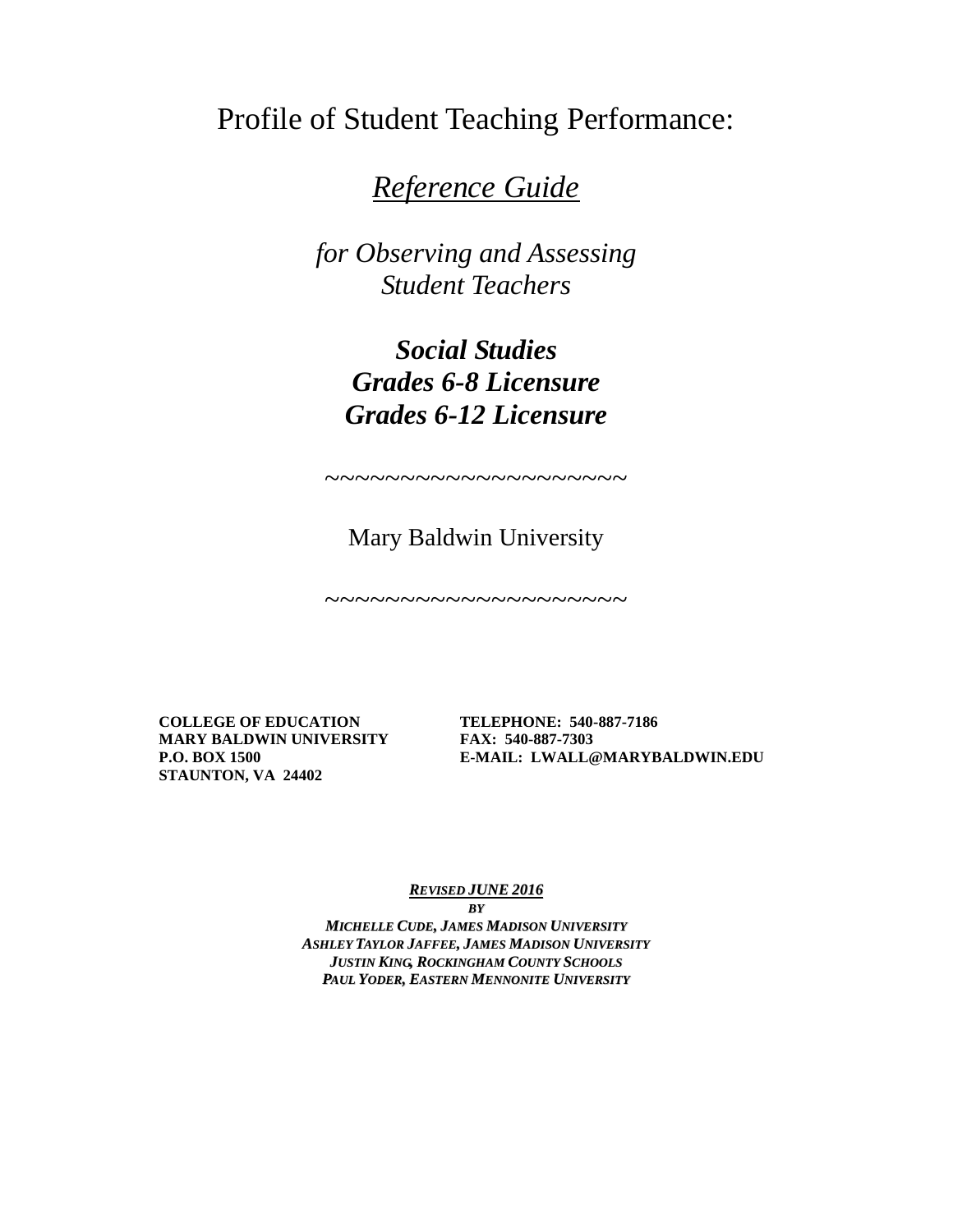

Dear Student Teacher, Cooperating Teacher, and University Supervisor:

This document serves as a reference guide for student teachers, cooperating teachers, and university supervisors involved in observing and assessing the performance of MBU student teachers. It should be used when completing the Formative Observation of Student Teaching form and the Assessment of Student Teaching form (both mid-term and final). It incorporates all 10 InTASC standards and all seven Virginia Teaching Performance Standards, as well as subject-specific standards and guidelines, and encourages a performance-based process for supporting the professional growth of pre-service teachers *over time.*

When using this reference guide for *observing* student teachers, the guidelines should typically be interpreted in terms of *discrete* instructional activities (the single lesson, project, or other activity being observed). Depending upon the activity being observed, it may not be appropriate to address all competencies on the observation form each time. Feedback should focus on narrative comments and suggestions to encourage reflection and assist the student teacher in his/her journey toward professional competence as a beginning teacher. *The anchors for each competency should be used only to help focus the nature of this feedback; student teaching performance should not be "rated" during an observation.* 

When this reference guide is used for mid-block and final *performance assessment*, the guidelines should be interpreted more broadly in terms of instructional activities *over time*. Although narrative comments should still focus on providing feedback for continuing professional growth as a pre-service teacher, *anchors should also be used at this time to assign a rating for all competencies.* If a student teacher's performance cannot be fully described by an anchor level's indicator, then you should not choose that level. Narrative comments should always accompany any rating when needed to explain the rationale for the rating.

Please Note: The top score is Exceeds Expectations (EE) and is an appropriate rating for a competent **in-service teacher**. In unusual situations, a highly competent student might earn this rating. By drawing the continuum of behaviors into the realm of excellence, it allows candidates to see that their professional skills will and should continue to evolve as they journey into their careers.

We hope that this process for assessing the performance of student teachers will be helpful to all participants – student teachers, cooperating teachers, and university supervisors alike. As always, we welcome your comments and suggestions for further improving the preparation of Mary Baldwin University's teachers.

Sincerely,

Dr. Tynisha D. Willingham

Tynisha Willingham Dean, College of Education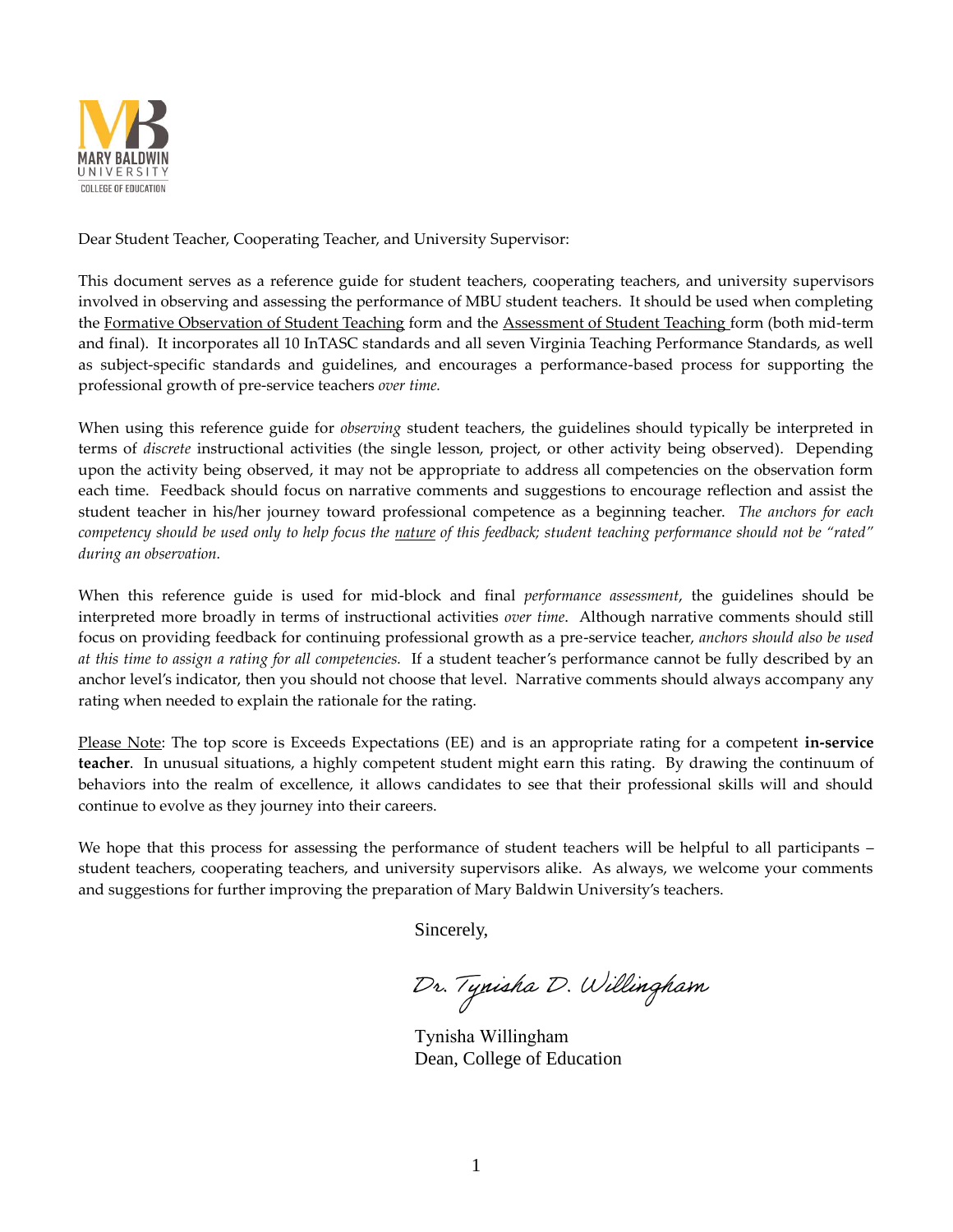#### **A. PROFESSIONAL KNOWLEDGE The student teacher…**

**DN= Does Not Meet Expectations, DE=Developing Towards Expectations, ME=Meets Expectations (TARGET), EE=Exceeds Expectations**

|           | A1. DEMONSTRATES AN UNDERSTANDING OF APPROPRIATE CONTENT STANDARDS (SOL/PROFESSIONAL STANDARDS).                    |
|-----------|---------------------------------------------------------------------------------------------------------------------|
| DN        | inaccurately and inconsistently references the appropriate content standards.                                       |
| <b>DE</b> | references appropriate content standards in daily plans;                                                            |
| ME        | AND explicitly references and clearly aligns appropriate content standards with planned activities and assessments; |
| EE.       | AND clearly demonstrates and explains the appropriate sequencing of the content standards.                          |

#### **Questions for Reflection:**

- 1. Does the student teacher document the specific SOL/NCSS standard addressed for daily lessons?
- 2. How is this lesson related to a specific SOL?
- 3. Does the student teacher analyze state and national curriculum standards based on his or her knowledge of content and adolescent development? [suggested reflection question for EE rating]
- 4. Does the student teacher organize and sequence the SOL standards in a way that scaffolds upon prior knowledge and connect to a larger story or class theme?
- 5. How did the student teacher chunk SOL standards into lessons that make a unit around a broader theme?

|           | A2. DEMONSTRATES ESSENTIAL KNOWLEDGE AND SKILLS OF SUBJECT AREA.                                    |
|-----------|-----------------------------------------------------------------------------------------------------|
| <b>DN</b> | inaccurately presents key subject matter ideas and skills.                                          |
| DE        | demonstrates accurate knowledge and skills of subject area;                                         |
| ME        | ANDuses representation and/or an explanation that captures key subject matter ideas and skills;     |
| EE        | ANDuses multiple representations and explanations that capture key subject matter ideas and skills. |

#### **Questions for Reflection:**

- 1. Does the student teacher demonstrate knowledge of at least two NCSS themes (see "Addenda: NCSS Themes" for reference).
- 2. Does the grades 6-8 student teacher demonstrate a comprehensive depth and breadth of knowledge in two content areas that are broad and multidisciplinary and regularly demonstrate the ability to make interdisciplinary connections? [suggested reflection question for EE rating]

|     | A3. DEMONSTRATES THE LINK BETWEEN THE CONTENT AND STUDENTS' PAST AND FUTURE LEARNING EXPERIENCES<br>AS WELL AS RELATED SUBJECT AREAS. |
|-----|---------------------------------------------------------------------------------------------------------------------------------------|
| DN  | references content to NEITHER the students' past and future learning experiences NOR related subject areas.                           |
| DE. | references content to <b>EITHER</b> the students' past and future learning experiences OR related subject areas.                      |
| ME  | references content to BOTH the students' past and future learning experiences AND related subject areas;                              |
| EE  | AND references content to real world experiences and applications.                                                                    |

### **Questions for Reflection:**

Regarding the Use of Content Examples-

- 1. Does the student teacher provide developmentally appropriate examples for the social studies content being taught?
	- a. Does the student teacher use the same examples when students need more clarity or create new examples for further clarification?
	- b. Are the examples appropriate for the age level and populations?

Regarding the Use of Students' Past and Future Learning Experiences-

- 2. Does the student teacher access and use students' prior knowledge?
- 3. Has an attempt been made to link content to other subject areas AND use real life examples?
- 4. Does the student teacher engage adolescents in activities related to their interpersonal, community, and societal responsibilities?
- 5. Does the student teacher consistently design curriculum and select materials that are integrative, challenging, and grounded in the ideas, interests, and experiences of all adolescents?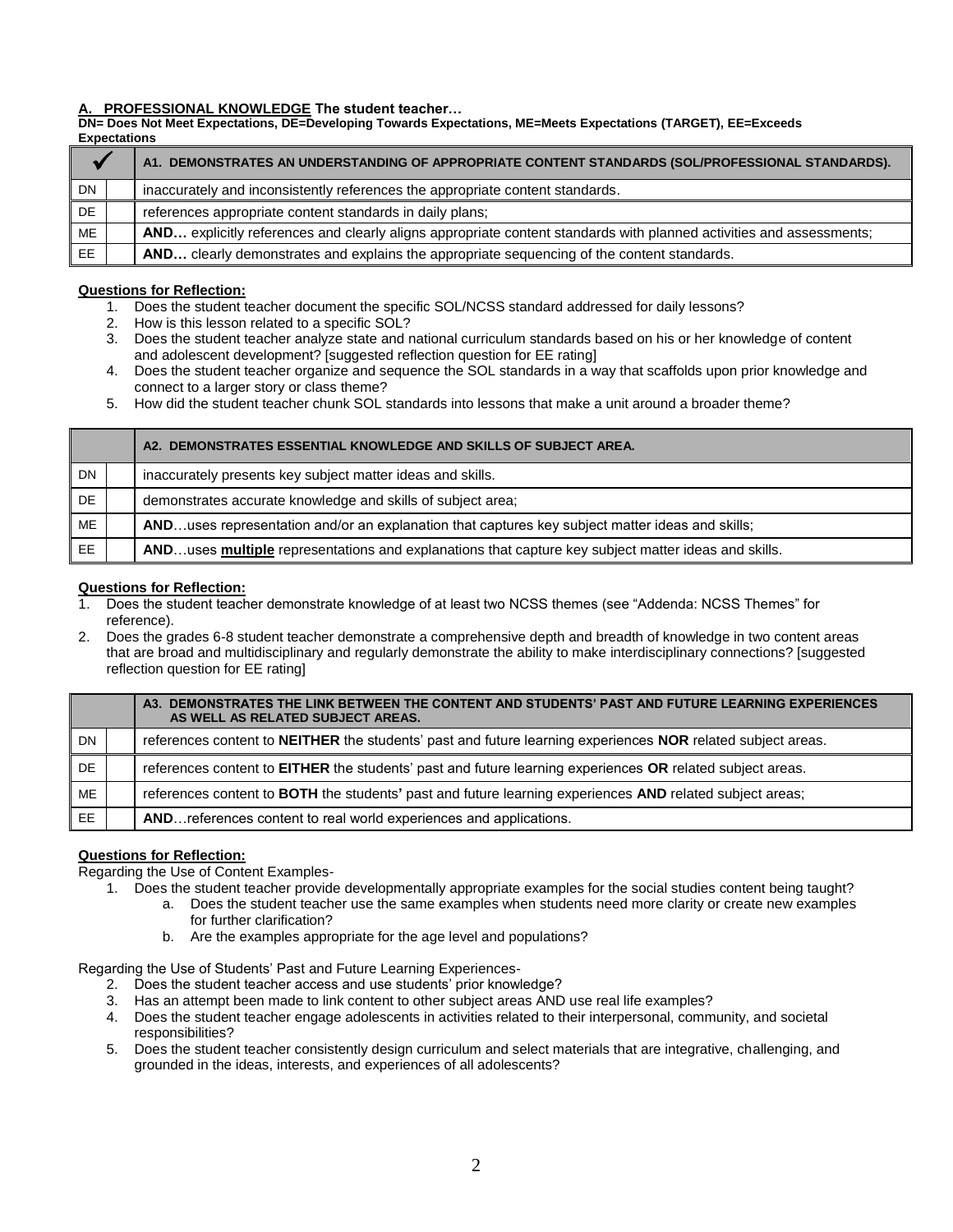#### **B. ASSESSMENT OF AND FOR STUDENT LEARNING The student teacher …**

**DN= Does Not Meet Expectations, DE=Developing Towards Expectations, ME=Meets Expectations (TARGET), EE=Exceeds Expectations**

|           | B1. SETS ACCEPTABLE, MEASURABLE, AND APPROPRIATE LEARNING OUTCOMES AND ACHIEVEMENT GOALS FOR<br><b>STUDENT LEARNING.</b>        |
|-----------|---------------------------------------------------------------------------------------------------------------------------------|
| <b>DN</b> | sets unacceptable, immeasurable, or inappropriate learning outcomes and achievement goals for student learning.                 |
| <b>DE</b> | sets acceptable and appropriate learning outcomes and achievement goals for student learning;                                   |
| ME        | ANDsets measurable learning outcomes and achievement goals for student learning AND states these clearly on the<br>lesson plan; |
| EE.       | ANDmatches learning outcomes and achievement goals to classroom assessments.                                                    |

#### **Questions for Reflection:**

- 1. Does the student teacher demonstrate designing appropriate learning outcomes that support social studies *content* mastery?
- 2. Does the student teacher demonstrate designing appropriate learning outcomes that support social studies *skills*  development?
- 3. Does the student teacher articulate appropriate expectations based on students' abilities, skills, and efforts?

|     | <b>B2. PLANS FORMAL AND INFORMAL ASSESSMENT OF LEARNING OUTCOMES.</b>                               |
|-----|-----------------------------------------------------------------------------------------------------|
| DN  | plans inappropriate formal and informal assessments that are not linked to learning outcomes.       |
| DE. | plans appropriate formal and informal assessments that are linked to learning outcomes;             |
| ME  | ANDcan articulate ways formal and informal assessments should impact future learning activities;    |
| EE. | ANDhas strategies to provide students with effective, descriptive feedback to guide their progress. |

#### **Questions for Reflection:**

- 1. Does the student teacher demonstrate a plan for implementing various assessments aligned with the learning
	- outcomes for the lesson?
		- a. Is the plan for assessment sufficiently systematic to provide the teacher with useful information about the extent to which learning outcomes have been met?
		- b. Is the assessment plan appropriate to the students in the class?
		- c. How are linguistically diverse students and students with exceptionalities provided with opportunities to display their knowledge of social studies content? [suggested reflection question for EE rating]
- 2. Does the student teacher plan for multiple types of assessment to support differentiation?

|           | B3. CHECKS FOR UNDERSTANDING USING A VARIETY OF ASSESSMENT TECHNIQUES TO ENHANCE STUDENT LEARNING.                                                                                        |
|-----------|-------------------------------------------------------------------------------------------------------------------------------------------------------------------------------------------|
| <b>DN</b> | makes few or no attempts to determine student comprehension AND gives students little or no feedback.                                                                                     |
| DE        | monitors student comprehension of content AND provides students with limited feedback.                                                                                                    |
| ME        | uses a variety of assessment techniques to monitor comprehension of the content AND provides students with timely<br>meaningful feedback;                                                 |
| EE        | ANDanalyzes individual and group comprehension of the content, AND gives all students substantive and specific<br>feedback, AND makes appropriate instructional adjustments as necessary. |

- 1. Does the student teacher check for understanding in diverse ways throughout the lesson?
- 2. Does the student teacher involve individuals or groups in assessment?
- 3. Does the student teacher recognize culturally specific ways of expressing understanding or confusion?
- 4. Does the student teacher use a variety of means (verbal, nonverbal, written, etc.) and sources other than the teacher
- (other students, books, self-checking materials, etc.) to assess students' learning?
- 5. Does the student teacher give frequent meaningful, substantive, and specific feedback for all students?

|           | B4. USES FORMAL AND INFORMAL ASSESSMENT EVIDENCE TO IDENTIFY STRATEGIES TO IMPROVE INSTRUCTION. |
|-----------|-------------------------------------------------------------------------------------------------|
| <b>DN</b> | uses formal or informal assessments.                                                            |
| DE        | uses formal and informal assessments;                                                           |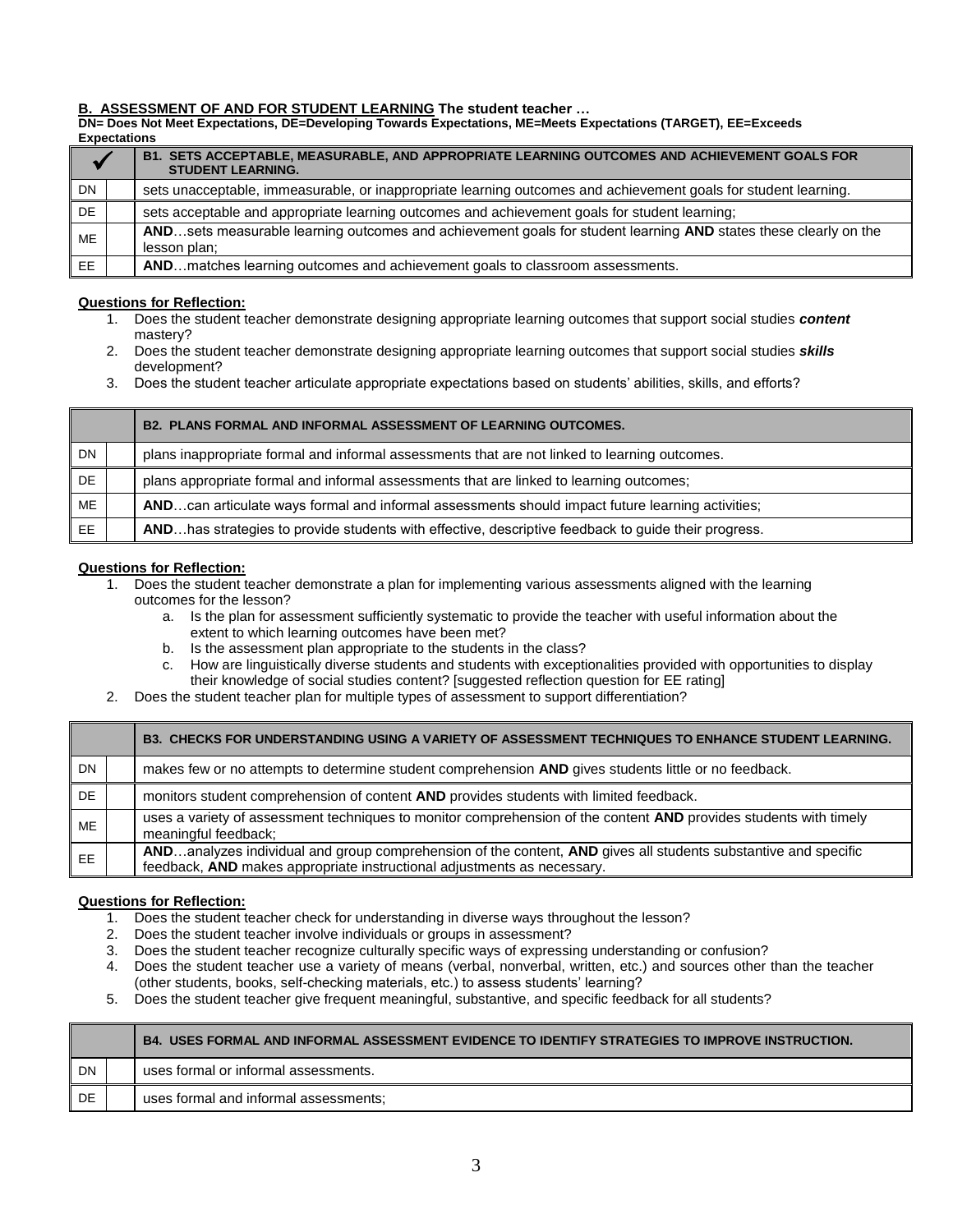| ME | ANDuses assessment evidence to identify strategies to improve instruction;                                                                       |
|----|--------------------------------------------------------------------------------------------------------------------------------------------------|
| EE | ANDuses assessment evidence to inform, guide and adjust individual students' learning by identifying strategies to<br>differentiate instruction. |

- 1. Does the student teacher link an array of formal and informal assessments to instruction and consistently use this information to adjust future lessons?
- 2. Can the student teacher describe how he or she will use the results of the assessment in planning future instruction?
- 3. Does the student teacher effectively use assessment evidence to implement various strategies for differentiation?
- 4. If assessment results demonstrate a lack of understanding, what strategies did the student teacher use?
- 5. How will the student teacher adjust the pacing of the class material if assessment results showed a lack of understanding?

#### **C. INSTRUCTIONAL PLANNING The student teacher…**

**DN= Does Not Meet Expectations, DE=Developing Towards Expectations, ME=Meets Expectations (TARGET), EE=Exceeds Expectations**

|           | C1. IS FAMILIAR WITH AND USES RELEVANT ASPECTS OF STUDENTS' BACKGROUND, KNOWLEDGE, EXPERIENCE, AND<br><b>SKILLS.</b>                                                                                                             |
|-----------|----------------------------------------------------------------------------------------------------------------------------------------------------------------------------------------------------------------------------------|
| <b>DN</b> | is unfamiliar with the background, experiences, and skill level of most students in the class.                                                                                                                                   |
| <b>DE</b> | is familiar with the relevant aspects of the background, knowledge, experience, and skills of most students in the class;                                                                                                        |
| ME        | ANDuses relevant aspects of students' background, knowledge, experience, and skills of most students in the class.                                                                                                               |
| EE.       | demonstrates detailed understanding of the background, experience, and skill level of ALL students in the class AND<br>plans using what s/he knows about learners including developmental levels, prior learning, and interests. |

#### **Questions for Reflection:**

- 1. Does the student teacher articulate having used strategies to get know students' prior to lesson planning?
	- a. Did the student teacher create an interest inventory?
	- b. Did the student teacher use pre-assessment tools to get to know students?
	- c. Did the student teacher review student files?
- 2. Does the student teacher demonstrate evidence in instructional planning that they have incorporated the students' cultural, linguistic, social, geographic, civic background, knowledge, interest, experiences, and skills?

|     | C2. PLANS DIFFERENTIATED INSTRUCTION TO ADDRESS THE UNIQUE CHARACTERISTICS OF INDIVIDUAL STUDENTS (E.G.<br>TAG/GT, ESL, SPECIAL NEEDS). |
|-----|-----------------------------------------------------------------------------------------------------------------------------------------|
| DN  | plans undifferentiated instruction.                                                                                                     |
| DE  | plans differentiated instruction to address the unique characteristics of some individuals in the class.                                |
| ME  | effectively plans differentiated instruction to address the unique characteristics of most individuals in the class;                    |
| EE. | ANDseeks resources from instructional specialists to refine plans to meet learner needs.                                                |

#### **Questions for Reflection:**

- 1. Has the student teacher planned for and implemented a variety of activities which reflect differentiation?
- 2. Does the student teacher have appropriate expectations based on students' abilities, skills, and efforts?
- 3. Does the student teacher accommodate learning requirements of ESL, 504, Gifted & Talented, and IEP plans?

|           | C3. PLANS APPROPRIATE INSTRUCTIONAL STRATEGIES TO MEET THE LEARNING OUTCOMES.                  |
|-----------|------------------------------------------------------------------------------------------------|
| <b>DN</b> | plans inappropriate methods and activities to meet the learning outcomes.                      |
| DE.       | plans appropriate methods and activities to meet the learning outcomes;                        |
| ME        | AND plans varied methods and activities to meet the learning outcomes;                         |
| EE.       | ANDuses data to plan appropriate, varied methods and activities to meet the learning outcomes. |

- 1. Does the student teacher have clear objectives that drive instruction?
- 2. Does the student teacher plan instruction that reflects all learning styles uses multiple methods or strategies during each lesson?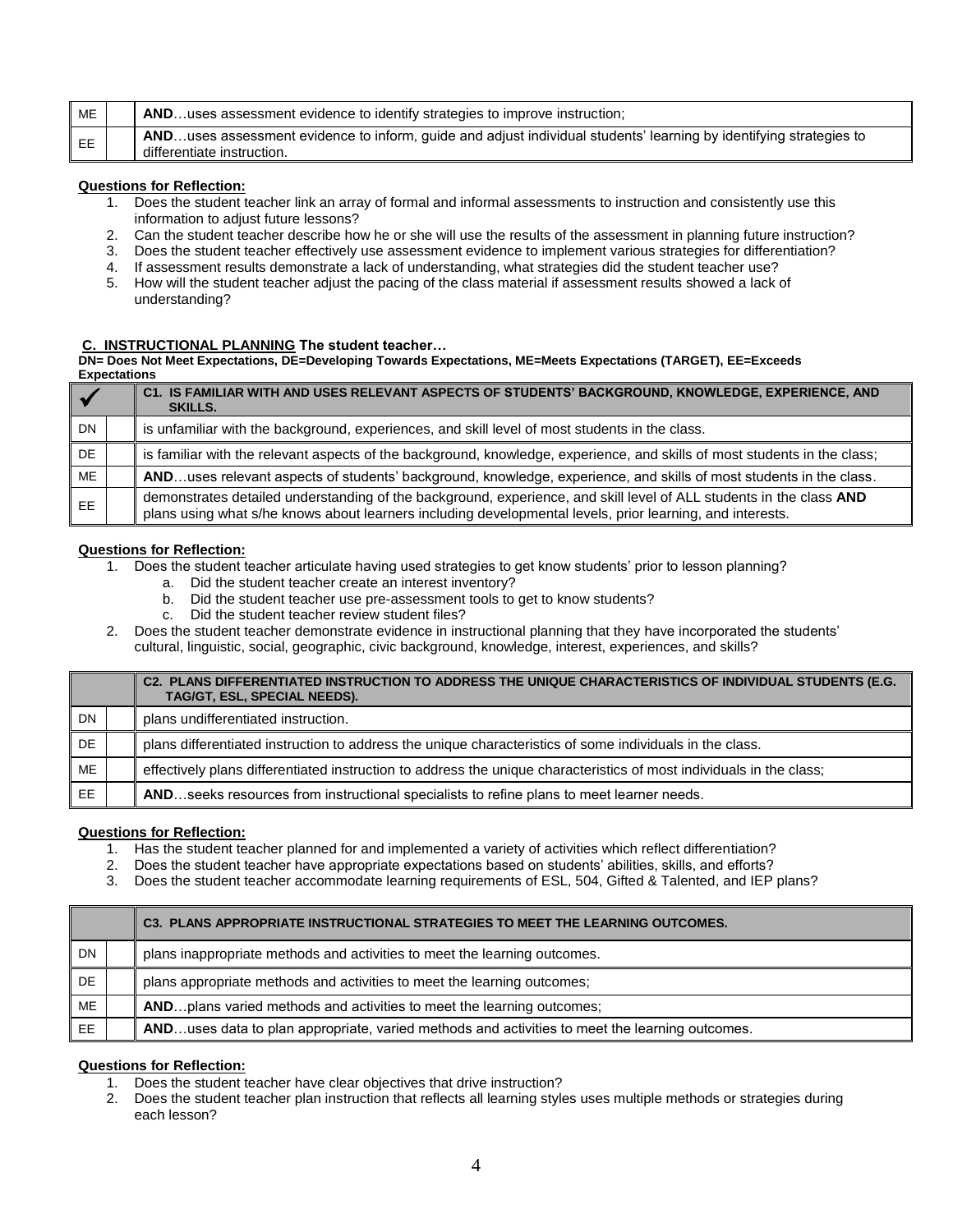- 3. Does the student teacher have a backup strategy to use if needed?
- 4. Does the student teacher incorporate developmentally appropriate instructional strategies specific to social studies such as inquiry, cooperative learning, and Socratic discussion?

|           | <b>C4. INTEGRATES INSTRUCTIONAL TECHNOLOGY IN PLANNING.</b>                                                                                 |
|-----------|---------------------------------------------------------------------------------------------------------------------------------------------|
| DN        | rarely integrates instructional technology in planning.                                                                                     |
| DE        | sometimes integrates instructional technology in planning;                                                                                  |
| <b>ME</b> | regularly integrates appropriate instructional technology in planning to meet learning outcomes;                                            |
| EE        | ANDintegrates a variety of instructional technology in planning, AND clearly identifies alternative plans in the event<br>technology fails. |

- 1. Is technology consistently used to present content and/or allow student use of technology?
- 2. Does the student teacher frequently demonstrate the ability to use specific content teaching and assessment strategies and integrate state-of-the-art technologies and literacy skills in their teaching fields?
- 3. Does the student teacher use technology to access appropriate primary sources, historical documents, and/or maps for social studies instruction?
- 4. Does the student teacher use technology to analyze sources?
- 5. Does the student teacher have a backup plan in the scenario that the technology does not work?

|           | <b>C5. INTEGRATES ESSENTIAL CONTENT IN PLANNING.</b>                                              |
|-----------|---------------------------------------------------------------------------------------------------|
| <b>DN</b> | integrates only non-essential content in planning.                                                |
| DE.       | integrates essential content in some planning.                                                    |
| <b>ME</b> | integrates essential content in all planning;                                                     |
| EE.       | ANDplanning is expanded to elaborate on identified essential content to enhance student learning. |

#### **Questions for Reflection:**

- 1. Does the student teacher incorporate developmentally appropriate social studies skills including: historical methodologies; map skills, interpretation of charts and graphs, utilization of primary sources, cause and effect; chronological thinking?
- 2. Does the student teacher incorporate developmentally appropriate research and analysis skills, the ability to interpret a variety of theoretical approaches and then synthesize information in written and oral presentation?
- 3. Does the student teacher actively engage students in independent and collaborative inquiry? Do they consistently apply content elements that are challenging, culturally relevant, and developmentally responsive?

|           | C6. PLANS TIME REALISTICALLY FOR PACING AND TRANSITIONS FOR CONTENT MASTERY.                                          |
|-----------|-----------------------------------------------------------------------------------------------------------------------|
| <b>DN</b> | plans time unrealistically for pacing and transitions.                                                                |
| DE        | plans time realistically for pacing; however, transition time is not apparent.                                        |
| ME        | plans time realistically for pacing AND transitions.                                                                  |
| <b>EE</b> | plans include realistic pacing allowing for content mastery AND meaningful transitions that promote student learning. |

#### **Questions for Reflection:**

- 1. Does the student teacher pace instruction in such a way that students appear to be on task/actively engaged most of the time?
- 2. Is there evidence of established routines and procedures that help the student teacher maximize the time available for instruction? Does the student teacher adjust instruction while in progress, with attention to the teachable moment?
- 3. Do all students have meaningful intellectual work or activities for the entire instructional time?
- 4. Do students have a planned opportunity to stand up, talk, move around, or stretch during a 90 minute block?

#### **D. LEARNING ENVIRONMENT The student teacher …**

**DN= Does Not Meet Expectations, DE=Developing Towards Expectations, ME=Meets Expectations (TARGET), EE=Exceeds Expectations**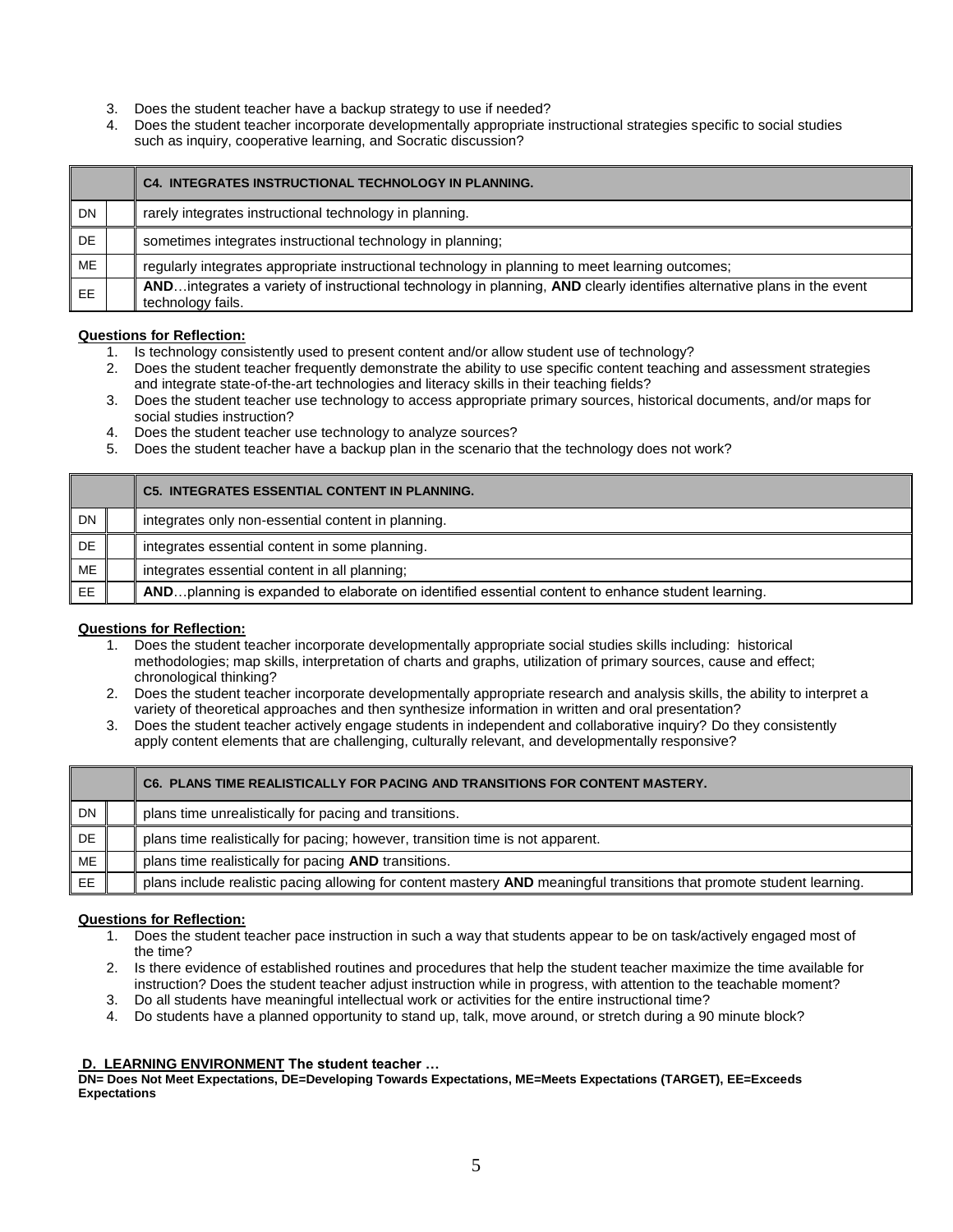|           | D1. ESTABLISHES A SAFE PHYSICAL AND PSYCHOLOGICAL ENVIRONMENT.      |
|-----------|---------------------------------------------------------------------|
| <b>DN</b> | maintains an unsafe physical and psychological environment.         |
| DE.       | attempts to maintain a safe physical and psychological environment. |
| ME        | effectively creates a safe physical and psychological environment;  |
| EE.       | AND explains the purpose for these choices to students.             |

- 1. How much control does the student teacher have over the physical environment? How does the student teacher adapt instruction when he or she has limited control?
- 2. How does the physical environment reflect/encourage practice of democratic citizenship?
- 3. To what extent is there a match between the lesson or activity and the furniture or room configuration?
- 4. Is the space arranged so that all students, including those with special needs, have access to the lesson?
- 5. Does the student teacher respond appropriately to stereotyping, demeaning, or other unfair comments by students?
- 6. Do student teachers develop mutually respectful, supportive learning environments that promote the healthy development of all adolescents?
- 7. Does the student teacher move around the entire classroom and use proximity control or similar strategies that further engage learners and create a more safe and attentive learning environment?

|     | D2. ESTABLISHES A CLIMATE OF TRUST AND TEAMWORK.                                                                          |
|-----|---------------------------------------------------------------------------------------------------------------------------|
| DN  | ignores evidence that a climate of trust and teamwork is lacking.                                                         |
| DE. | attempts to create a climate of trust and teamwork by being fair and respectful.                                          |
| ME  | purposefully creates a climate of trust and teamwork by being enthusiastic, fair, caring, and respectful to all students; |
| EE. | ANDfosters regular student collaboration.                                                                                 |

#### **Questions for Reflection:**

- 1. How does the student teacher create equitable, caring, and collaborative learning environments?
- 2. Is the student teacher fair in interactions with students during the observed class period?
- 3. Are there patterns of exclusion or over attention in the student-teacher interactions?
- 4. Is the student teacher inappropriately negative in remarks to students?
- 5. Does the teacher set a community learning environment where members are expected to treat each other with respect? Does the student teacher reinforce that expectation as needed?
- 6. Does the student teacher value and appreciate all adolescents regardless of family circumstances, community environment, health, and /or economic conditions?
- 7. Does the student teacher serve as advocate for all adolescents in the school and in the community? [suggested reflection question for EE rating]
- 8. Does the teacher build a positive relationship with each student?

|           | <b>D3. MAINTAINS CONSISTENT STANDARDS FOR POSITIVE CLASSROOM BEHAVIOR.</b>                                                                                          |
|-----------|---------------------------------------------------------------------------------------------------------------------------------------------------------------------|
| DN.       | ignores students' needs and behavior.                                                                                                                               |
| DE        | attempts to maintain positive classroom behavior.                                                                                                                   |
| <b>ME</b> | responds effectively and consistently to students' needs and behavior AND can explain why the model they are using for<br>positive classroom behavior is effective. |
| EE        | demonstrates the ability to change and adapt classroom management plans based on students' changing needs and<br>behavior AND explain why changes were made.        |

#### **Questions for Reflection:**

(Quotes taken from NCSS "Vision of Powerful Teaching and Learning in the Social Studies")

- 1. Can the student teacher identify when they have changed classroom management techniques due to changes in students' behavior?
- 2. Does the student teacher demonstrate the ability to problem-solve and implement a behavior management program while continuing with classroom instruction?
- 3. Does the student teacher recognize that "students do not become responsible, participating citizens automatically?" What evidence is there to demonstrate this?
- 4. Does the student teacher reflect the values in his/her classroom which form the basis of our democratic government: "commitment to justice, equality, and freedom of thought and speech?"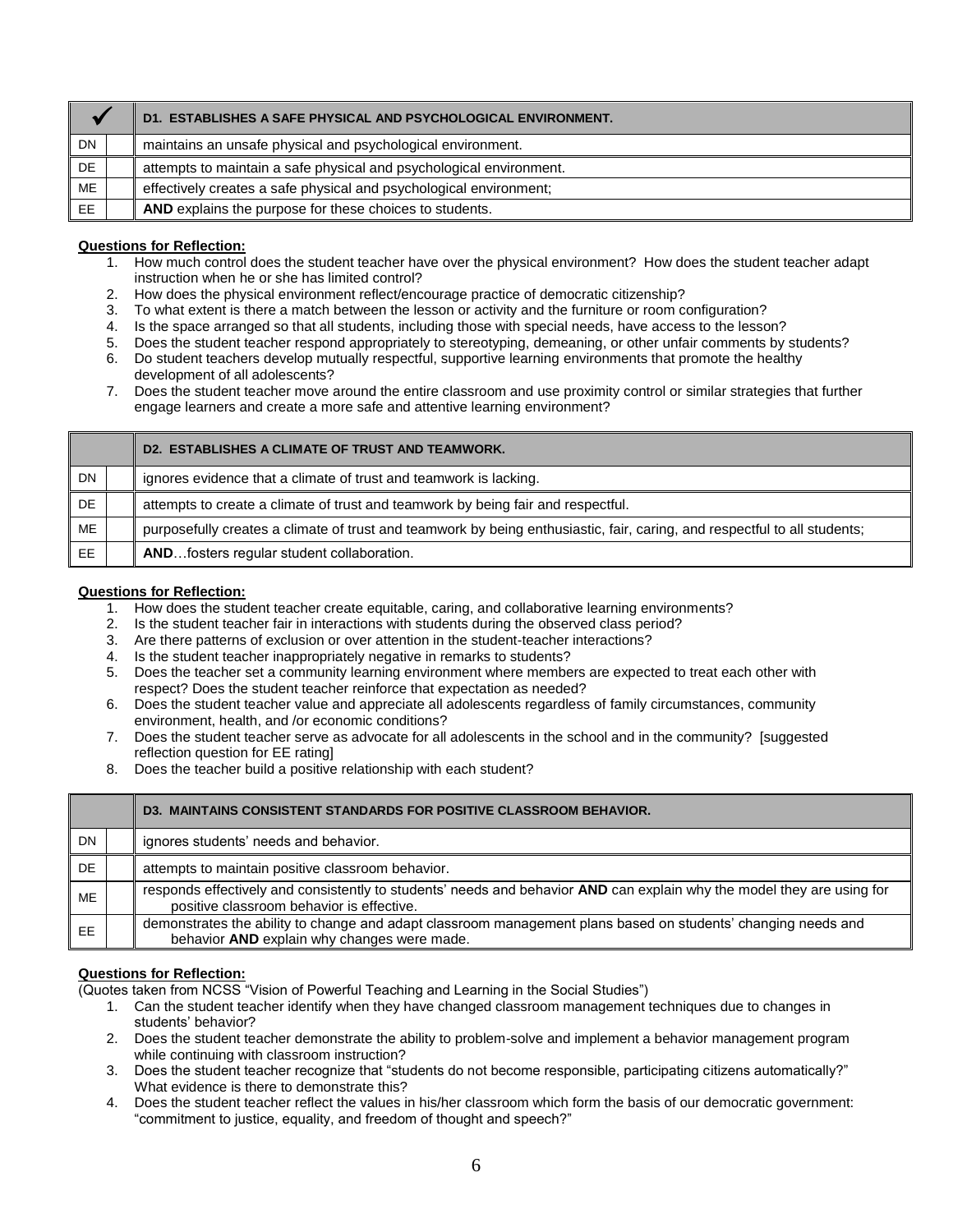|           | DEMONSTRATES RESPECT FOR AND RESPONSIVENESS TO THE CULTURAL BACKGROUNDS AND DIFFERING<br>D <sub>4</sub><br><b>PERSPECTIVES OF LEARNERS.</b> |
|-----------|---------------------------------------------------------------------------------------------------------------------------------------------|
| DN        | Infrequently shows awareness of the different cultural backgrounds and differing perspectives of learners in the classroom.                 |
| <b>DE</b> | can identify the different cultural backgrounds AND acknowledge different perspectives represented in the classroom;                        |
| ME        | ANDrespects and responds to the varying cultural backgrounds and differing perspectives of learners in the classroom;                       |
| EE.       | incorporates these differences into his/her teaching and use of content examples.<br>AND                                                    |

- 1. Does the student teacher demonstrate an appreciation of diversity?
- 2. Does the student teacher communicate to his or her students that he or she values a diversity of backgrounds and opinion?
- 3. Does the teacher engage the students in experiences that "develop fair-mindedness, and encourage recognition and serious consideration of opposing points of view, sensitivity to cultural similarities and differences, and a commitment to individual and social responsibility?"

#### **E. INSTRUCTIONAL DELIVERY The student teacher …**

#### **DN= Does Not Meet Expectations, DE=Developing Towards Expectations, ME=Meets Expectations (TARGET), EE=Exceeds Expectations**

|     | E1. PRESENTS PROCEDURES AND OUTCOMES CLEARLY TO STUDENTS AND CHECKS FOR STUDENT UNDERSTANDING.                                |
|-----|-------------------------------------------------------------------------------------------------------------------------------|
| DN. | presents unclear OR inaccurate information about the learning objectives or the procedures for instructional activities.      |
| DE. | provides students with clear, accurate information about the learning objectives and procedures for instructional activities; |
| ME  | ANDensures that all students understand the learning objectives AND can carry out those procedures;                           |
| EE. | ANDconsistently presents clear procedures and outcomes, AND effectively checks for student understanding.                     |

#### **Questions for Reflection:**

- 1. Does the student teacher have a viable plan with expected pacing?
- 2. Is this plan communicated to the students prior to or during the lesson (advanced organizer)?
- 3. Does the student teacher inform the students of the learning goals before or during the learning experience?
- 4. Does the student teacher give clear instructions and check for student understanding of those instructions in multiple ways?

|     | <b>E2. PRESENTS CONTENT ACCURATELY AND EFFECTIVELY.</b>                            |
|-----|------------------------------------------------------------------------------------|
| DN. | uses ineffective strategies when presenting content to students.                   |
| DE  | uses effective strategies to present content to students;                          |
| ME  | <b>AND</b> makes content relevant to students' prior experiences;                  |
| EE. | ANDcontinually presents material clearly and explicitly with well-chosen examples. |

- 1. Does the student teacher communicate content clearly and accurately?
- 2. Does the student teacher make clear the meaningfulness and connections of the content to local, national, and global contexts as appropriate?
- 3. Has the student teacher structured the lesson in a way that enables students to understand the content and demonstrate their understanding?
- 4. Are students engaged with the content?
- 5. Do lessons as a whole have coherent structure?
- 6. Does the student teacher recognize and use opportunities to help students extend their thinking?
- 7. Is the student teacher able to use the current content appropriately as a springboard to independent, creative, or critical thinking?
- 8. Does the student teacher challenge students' thinking in ways relevant to their background knowledge and experiences?
- 9. Does the student teacher structure specific learning activities that encourage students to extend their thinking?
- 10. Does the student teacher frequently teach in engaging ways that maximize student learning?
- 11. Does the student teacher clearly emphasize the importance of history, civics and government, economics; and geography and their integration?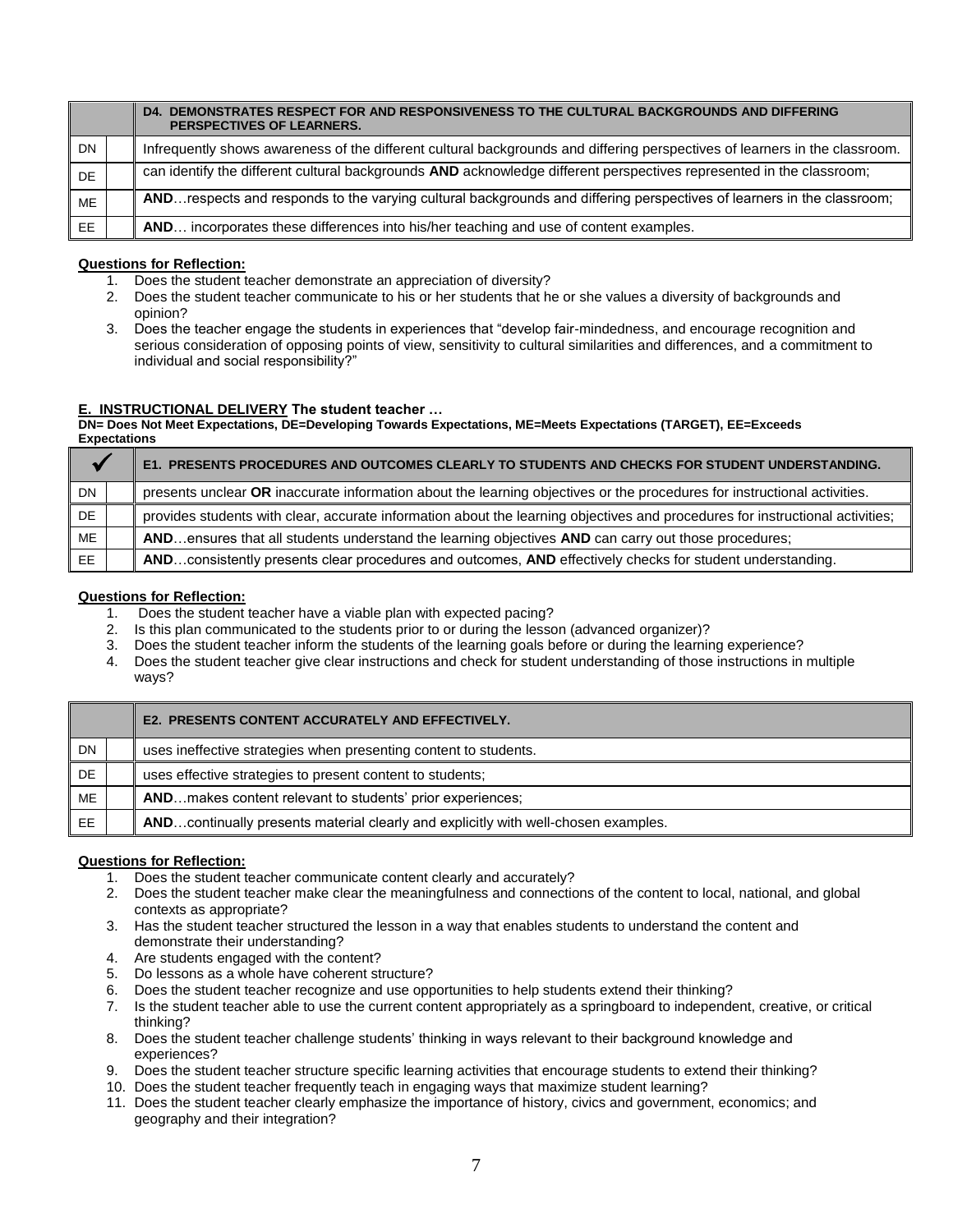- 12. Does the teacher provide cohesive, inclusive narratives with examples from primary sources delivered through diverse methods?
- 13. Does the student teacher encourage students to construct meaning that is facilitated by clear explanation, modeling, and interactive discourse?
- 14. Does the student teacher seek to "expand his/her "repertoires of engaging, thoughtful teaching strategies for lessons that allow students to analyze content in a variety of learning modes?"
- 15. Is the student teacher demonstrating the priority of depth over "coverage" as outlined by NCSS: "Disciplined inquiry, in turn, incudes the teaching of sophisticated concepts and ideas, and in-depth investigation of fewer rather than more topics, with deep processing and detailed study of each topic"? [suggested reflection question for EE rating]

|           | <b>E3. ENGAGES AND MAINTAINS STUDENTS IN ACTIVE LEARNING.</b>                                            |
|-----------|----------------------------------------------------------------------------------------------------------|
| <b>DN</b> | keeps students passively involved in learning, relying heavily on lectures, textbooks and worksheets.    |
| <b>DE</b> | attempts to keep students actively involved, but some students are disengaged.                           |
| ME        | keeps students actively involved by adapting instruction in the moment, based on student learning needs; |
| EE.       | AND keeps all students challenged and highly engaged as active learners and problem solvers.             |

- 1. Does the student teacher adjust instruction while in progress, with attention to the teachable moment?
- 2. Does the student teacher give students a variety of ways to apply skills and content to solve real world problems or "apply that learning to authentic situations"? How has the student teacher moved students beyond the receptive posture?
- 3. Does the student teacher provide opportunities for student to conduct inquiry, develop and display data, synthesize findings, and make judgments?
- 4. Does the student teacher promote students to work individually and collaboratively, "to solve the challenges facing our diverse nation in an increasingly interdependent world"?
- 5. Does the student teacher frequently incorporate his or her content knowledge with the ideas, interests, and experiences of students, helping them to understand the integrative nature of knowledge? [suggested reflection question for EE rating]
- 6. Does the student teacher provide an example of an energetic, excited, or passionate life-long learner?

|           | <b>E4. ENGAGES LEARNERS IN A RANGE OF LEARNING EXPERIENCES USING TECHNOLOGY.</b>                                     |
|-----------|----------------------------------------------------------------------------------------------------------------------|
| <b>DN</b> | rarely uses technology to support student learning.                                                                  |
| DE        | provides students with guided practice in using technology to support student learning;                              |
| ME        | ANDengages students in learning experiences with technology that is appropriate and challenging;                     |
| EE.       | ANDcultivates student collaboration and initiative in the use of appropriate technology to support student learning. |

- 1. Does the student teacher actively teach information and critical media literacy skills [see NCSS "media literacy" position statement]?
- 2. How does the student teacher lead students to a critical stance in evaluating online sources?
- 3. Does the student teacher integrate the use of technology to engage in collaborative activities that support communication, reading/writing skills, and democratic participation?
- 4. Does the student teacher model and teach the effective and ethical use of media and technology?

|           | <b>E5. FACILITATES STUDENTS' USE OF HIGHER LEVEL THINKING SKILLS IN INSTRUCTION.</b>                                                        |
|-----------|---------------------------------------------------------------------------------------------------------------------------------------------|
| <b>DN</b> | uses low level questions that often require single, correct answers with a few students dominating discussion.                              |
| DE        | uses questions that seem to involve answers determined in advance by the teacher, and that involve only some students<br>in the discussion. |
| <b>ME</b> | poses a range of questions designed to promote student discussions, successfully engaging most students in the<br>discussion.               |
| <b>EE</b> | poses a range of questions designed to challenge students, resulting in thoughtful, genuine discussions among all<br>students.              |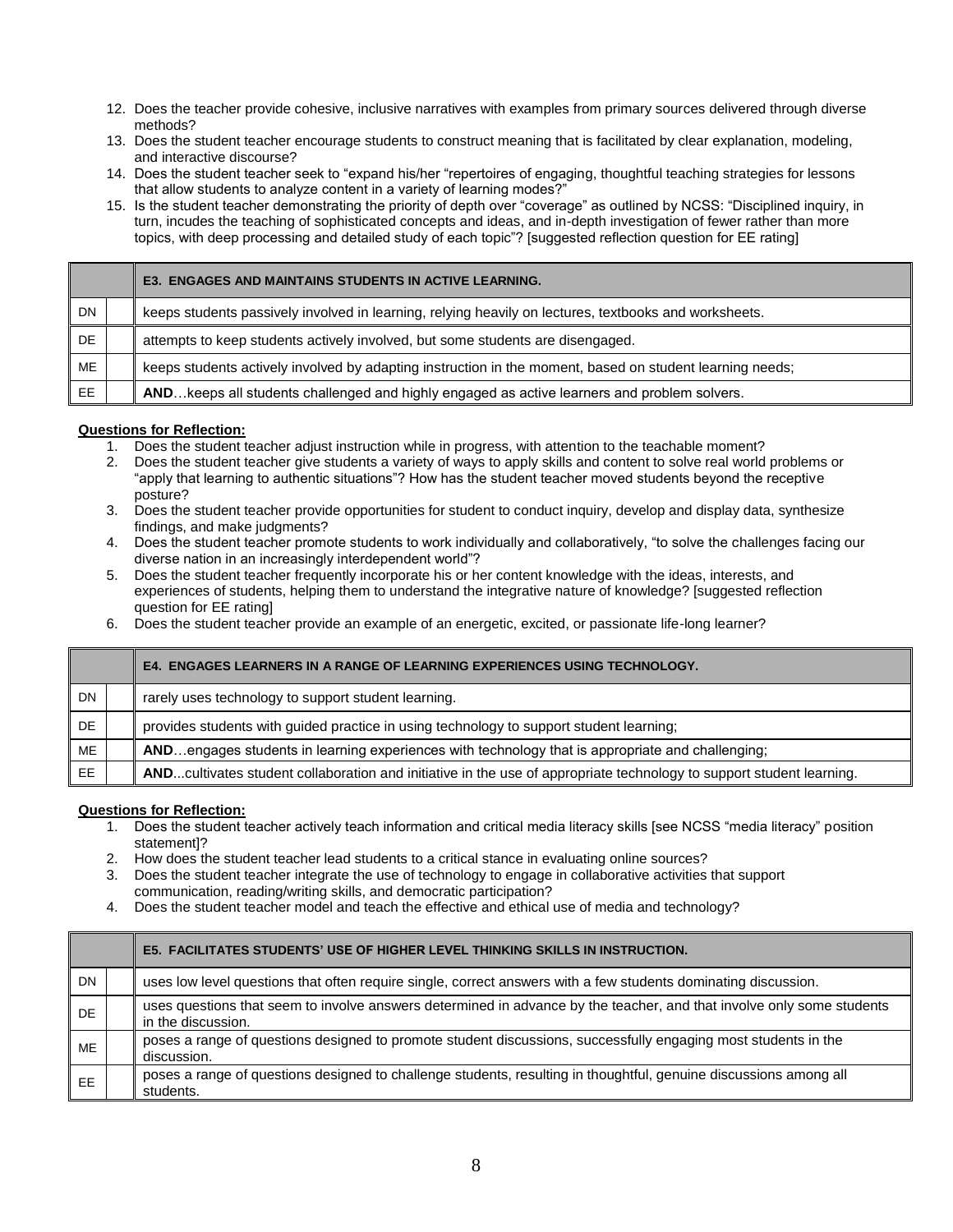- 1. Does the student teacher use higher order questioning?
- 2. Does the student teacher provide evidence for supporting disciplinary inquiry rather than fact-based recall?
- 3. Does the student teacher encourage students to discuss or debate implications, and participate in compelling projects that call for critical thinking & problem solving?
- 4. How are the students encouraged to develop their own questions and seek answers, to become life-long learners?

|           | E6. DIFFERENTIATES INSTRUCTION AND PROVIDES APPROPRIATE ACCOMMODATIONS TO MEET THE NEEDS OF DIVERSE<br><b>LEARNERS.</b>    |
|-----------|----------------------------------------------------------------------------------------------------------------------------|
| DN        | provides undifferentiated instruction for students.                                                                        |
| DE        | attempts to accommodate student learning needs but with mixed success.                                                     |
| ME        | differentiates and scaffolds instruction to accommodate most students' learning needs.                                     |
| <b>EE</b> | successfully reaches all students by skillfully differentiating and scaffolding, using enrichment and remedial activities. |

#### **Questions for Reflection:**

- 1. Does the student teacher differentiate strategies and materials for all students or groups when appropriate?
- 2. Does the student teacher communicate content equitably for females and males, students of different ethnic or economic groups, students with exceptionalities, or students with diverse linguistic abilities?
- 3. Does the student teacher use groups to meet the students' needs?
- 4. Is the student teacher aware of culture, language, and other diverse needs of students within the class?
	- a. Does the student teacher respond appropriately to those differences?
		- b. Does the student teacher support and encourage students who speak and write differently?

|     |  | E7. USES INSTRUCTIONAL AND TRANSITION TIME FOR CONTENT MASTERY.                             |
|-----|--|---------------------------------------------------------------------------------------------|
| DN  |  | uses instructional time inappropriately and/or on activities of little instructional value. |
| DE. |  | inconsistently uses instructional and transition time effectively.                          |
| ME  |  | consistently uses instructional and transition time effectively for content mastery;        |
| EE  |  | AND performs non-instructional procedures efficiently.                                      |

#### **Questions for Reflection:**

- 1. Does the student teacher use effective wait time?
- 2. Does the student teacher use transition time productively that relates to the content and continually engages students?
- 3. Does the student teacher incorporate opportunities for movement breaks that support student learning?

#### **F. REFLECTION FOR STUDENT ACADEMIC PROGRESS The student teacher …**

**DN= Does Not Meet Expectations, DE=Developing Towards Expectations, ME=Meets Expectations (TARGET), EE=Exceeds Expectations**

|    |  | F1. PROVIDES SPECIFIC EVIDENCE TO DOCUMENT STUDENT LEARNING.                                           |  |  |  |
|----|--|--------------------------------------------------------------------------------------------------------|--|--|--|
| DN |  | provides unclear evidence to document student learning.                                                |  |  |  |
| DE |  | collects and reviews some data to document student learning.                                           |  |  |  |
| ME |  | consistently analyzes and interprets assessment data to document student learning over time.           |  |  |  |
| EE |  | AND uses a variety of assessment data to document student learning and develop interim learning goals. |  |  |  |

- 1. What documentation is the student teacher able to provide related to student learning?
- 2. Can the student teacher interpret the documentation?
- 3. Does the student teacher use the documentation to plan future lessons or during the lesson?
- 4. Does the student teacher assess learning by recording grades, charting student progress, maintaining portfolios, and/or participation?
- 5. Does the student teacher communicate student academic progress to parents/guardians?
- 6. Does the student teacher recognize that communication with parents/guardians should be positive and should include an approach of working alongside parents/guardians with the best interest of the student in mind?

|    |  | F2. TAKES RESPONSIBILITY FOR STUDENT LEARNING BY USING ONGOING ANALYSIS AND REFLECTION. |  |  |  |
|----|--|-----------------------------------------------------------------------------------------|--|--|--|
| DN |  | puts the responsibility of learning on the student.                                     |  |  |  |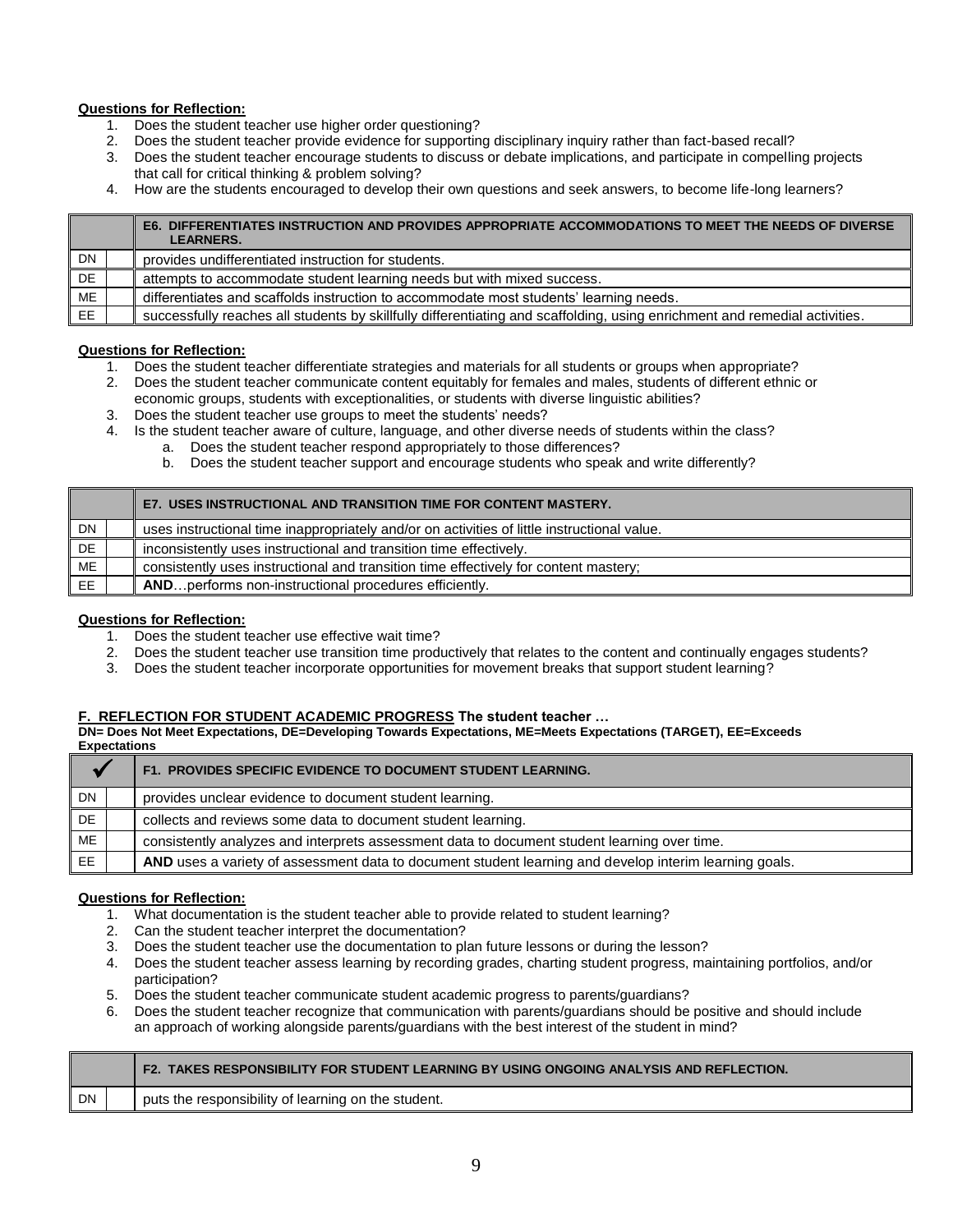| DE | acknowledges responsibility for student learning.                                                                                         |  |
|----|-------------------------------------------------------------------------------------------------------------------------------------------|--|
| ME | takes responsibility for student learning by consistently making changes to plans and practice as a result of analysis and<br>reflection: |  |
| EE | ANDsets and implements professional goals to improve student learning.                                                                    |  |

- 1. Did the student teacher adjust or modify the teaching techniques used after reflecting on strengths and weaknesses?
- 2. Was the student teacher willing to be self-critical?
- 3. Was the student teacher willing to accept constructive criticism?
- 4. Does the student teacher identify teacher strengths?
- 5. How did the student teacher motivate students? What worked well? What strategies did not work?

|           |  | F3. SEEKS AND USES INFORMATION FROM PROFESSIONAL SOURCES (E.G. COOPERATING TEACHER, COLLEAGUES,<br>AND/OR RESEARCH) TO IMPROVE INSTRUCTION. |
|-----------|--|---------------------------------------------------------------------------------------------------------------------------------------------|
| DN        |  | relies solely on own knowledge to improve instruction.                                                                                      |
| DE.       |  | seeks information from the cooperating teacher AND attempts to use it to improve instruction.                                               |
| ME        |  | seeks information from professional resources AND uses it to improve instruction.                                                           |
| <b>EE</b> |  | seeks information from varied professional resources AND uses it effectively to improve instruction.                                        |

#### **Questions for Reflection:**

- 1. Does the student teacher have more than one strategy for improvement?
- 2. Do you see a change in performance based on the strategies?
- 3. Does the student teacher show initiative in seeking professional resources?
- 4. Does the student teacher initiate and value collaboration with others to improve instruction and assessment?
- 5. Does the student teacher comprehend the challenges that families may encounter in contemporary society and subsequently use available support services and other resources?
- 6. Does the student teacher take initiative to talk with teacher "specialists" to learn how to work with specific students?
- 7. Does the student teacher take leadership roles in promoting and participating in activities designed to extend knowledge in his or her teaching fields, integrating content, using content specific teaching and assessment strategies, and integrating state-of-the-art technologies and literacy skills? [suggested for EE category]

### **G. PROFESSIONALISM The student teacher …**

**DN= Does Not Meet Expectations, DE=Developing Towards Expectations, ME=Meets Expectations (TARGET), EE=Exceeds Expectations**

|           |  | G1. DEMONSTRATES THE EXPECTATIONS OF THE PROFESSION INCLUDING CODES OF ETHICS, PROFESSIONAL<br>STANDARDS OF PRACTICE AND RELEVANT LAW AND POLICY. |
|-----------|--|---------------------------------------------------------------------------------------------------------------------------------------------------|
| <b>DN</b> |  | acts in an ethically questionably manner and does not follow federal and state laws and school policies.                                          |
| DE        |  | inconsistently adheres to ethical codes of conduct and professional standards (attendance, dress, meets deadlines,<br>confidentiality, etc.).     |
| ME        |  | consistently adheres to ethical codes of conduct and professional standards (attendance, dress, meets deadlines,<br>confidentiality, etc.);       |
| EE        |  | ANDintentionally adheres to and can articulate federal and state laws, school policies and ethical guidelines.                                    |

- 1. Does the student teacher model high standards of ethical behavior and professional competence and collegiality as part of their professional practice?
- 2. Do the student teacher's professional behaviors actively promote student learning and the performance of other professional responsibilities?
- 3. In general, has the student teacher demonstrated ethical and confidential handling of his/her professional responsibilities?
- 4. Does student teacher's dress demonstrate the necessary professional attire for teachers and allow for appropriate interaction with students?
- 5. Does the student teacher demonstrate a comprehensive understanding of their evolving role as education professionals, the importance of their influence on all adolescents, and their responsibility for upholding high professional standards and modeling appropriate behaviors?
- 6. Does the student teacher have a school appropriate social media presence?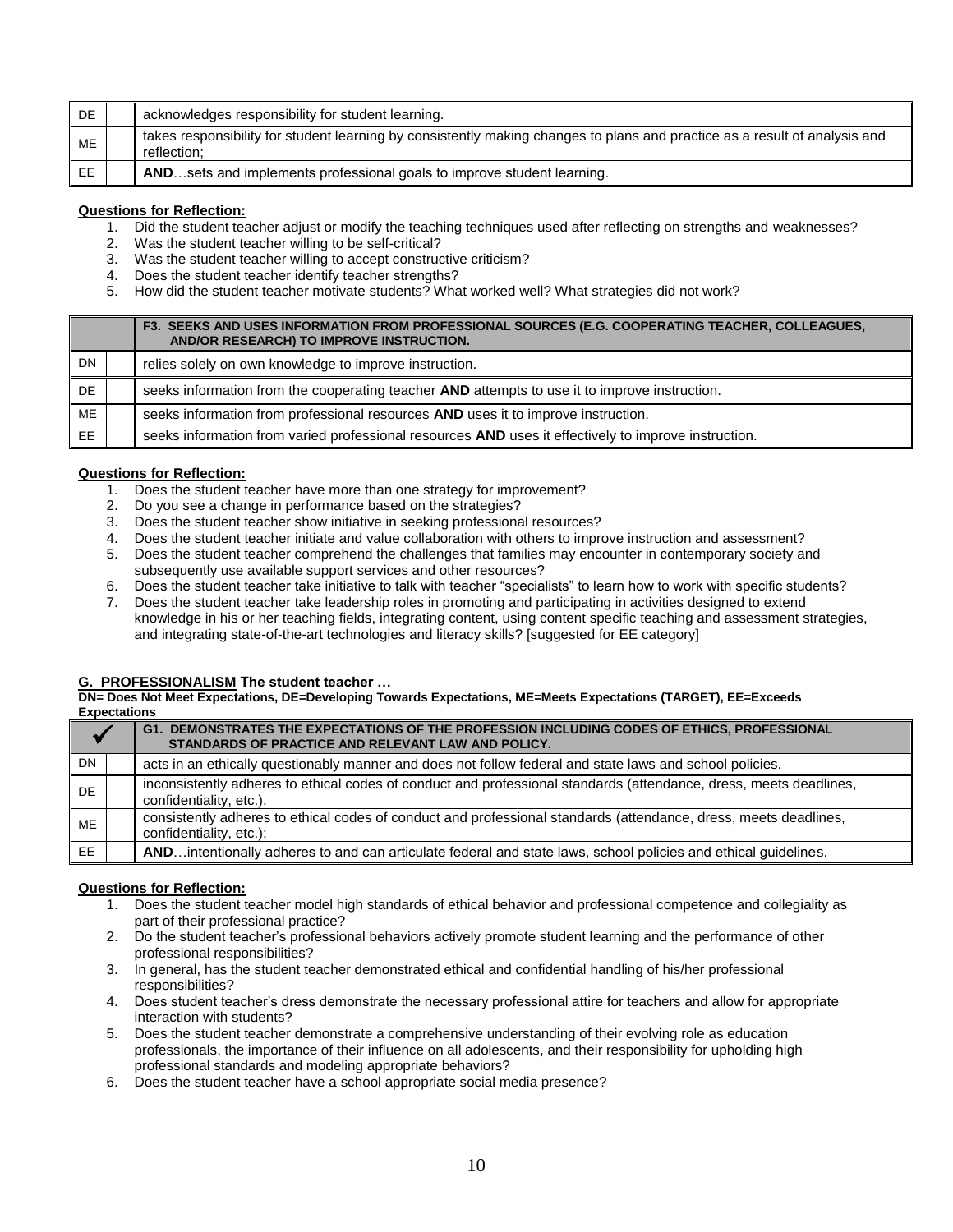|     |  | G2. TAKES INITIATIVE TO GROW AND DEVELOP THROUGH INTERACTIONS THAT ENHANCE PRACTICE AND SUPPORT<br><b>STUDENT LEARNING.</b>                         |  |  |  |
|-----|--|-----------------------------------------------------------------------------------------------------------------------------------------------------|--|--|--|
| DN. |  | infrequently participates in school-based learning experiences.                                                                                     |  |  |  |
| DE  |  | takes ownership of professional growth by participating in school-based professional learning experiences;                                          |  |  |  |
| ME  |  | AND practices the new strategies learned to support student learning;                                                                               |  |  |  |
| EE. |  | ANDactively seeks and engages in ongoing professional learning opportunities in order to meet professional goals in<br>support of student learning. |  |  |  |

- 1. Has the student teacher participated in professional growth activities provided by the school or school division?
- 2. Has the student teacher developed a tentative long-term plan for professional growth?
- 3. Has the student teacher identified or participated in professional growth activities that extend beyond the school or school division, or that extend beyond the student teaching experience?

|           |  | G3. COMMUNICATES EFFECTIVELY THROUGH ORAL AND WRITTEN LANGUAGE.                     |
|-----------|--|-------------------------------------------------------------------------------------|
| DN        |  | frequently makes errors in grammar, usage, and spelling in professional contexts.   |
| <b>DE</b> |  | periodically makes errors in grammar, usage, and spelling in professional contexts. |
| ME        |  | uses correct grammar, usage, and spelling in professional contexts;                 |
| EE.       |  | ANDspeaks and writes correctly and fluidly in professional contexts.                |

|           |  | G4. BUILDS RELATIONSHIPS AND COLLABORATES WITH FAMILIES, COMMUNITIES, COLLEAGUES, AND OTHER<br>PROFESSIONALS TO PROMOTE LEARNER GROWTH AND DEVELOPMENT.                                          |  |
|-----------|--|--------------------------------------------------------------------------------------------------------------------------------------------------------------------------------------------------|--|
| <b>DN</b> |  | makes little or no effort to effectively build relationships or collaborate with colleagues, administrators, and families.                                                                       |  |
| DE.       |  | attempts to build relationships and collaborate with colleagues, administrators, and families.                                                                                                   |  |
| ME        |  | collaborates with colleagues, administrators, and families to support the specific learning needs of students;                                                                                   |  |
| EE.       |  | ANDcommunicates effectively to build strong relationships AND seeks out collaborative relationships with community<br>members and other professionals to promote learner growth and development. |  |

### **Questions for Reflection:**

- 1. Does the student teacher understand the relationships between schools and community organizations and communicate effectively with all stakeholders?
- 2. Does the student teacher engage in activities that support a link between schools and the community?
- 3. Does the student teacher demonstrate a comprehensive understanding of teaming/collaborative theories and processes and the interrelationships and interdependencies among various professionals that serve adolescents (e.g. school counselors, social service workers, home-school coordinators), and work as successful members of a team?

|           | G5. ACCESSES RESOURCES TO DEEPEN AN UNDERSTANDING OF CULTURAL, ETHNIC, GENDER AND LEARNING<br>DIFFERENCES TO BUILD STRONGER RELATIONSHIPS AND CREATE MORE RELEVANT LEARNING EXPERIENCES. |  |  |  |
|-----------|------------------------------------------------------------------------------------------------------------------------------------------------------------------------------------------|--|--|--|
| <b>DN</b> | demonstrates ignorance towards cultural, ethnic, gender, and learning differences of students.                                                                                           |  |  |  |
| DE        | occasionally demonstrates knowledge of cultural, ethnic, gender, and learning differences of students to build stronger<br>relationships and create more relevant learning experiences.  |  |  |  |
| <b>ME</b> | consistently demonstrates knowledge of cultural, ethnic, gender, and learning differences of students to build stronger<br>relationships and create more relevant learning experiences;  |  |  |  |
| EE        | AND incorporates learners' experiences, cultures and community resources into instruction.                                                                                               |  |  |  |

- 1. Does the student teacher take initiative to gain an understanding of the larger learning community, accept professional responsibilities that extend beyond the classroom and school, and advocate for helping all adolescents become thoughtful, ethical, democratic citizens?
- 2. Does the student teacher model life-long learning and take a leadership role in refining classroom and school practices that address the needs of all adolescents, successful, practice, and experience?
- 3. Does the student teacher demonstrate an interest, willingness, and initiative in further developing their cultural competencies?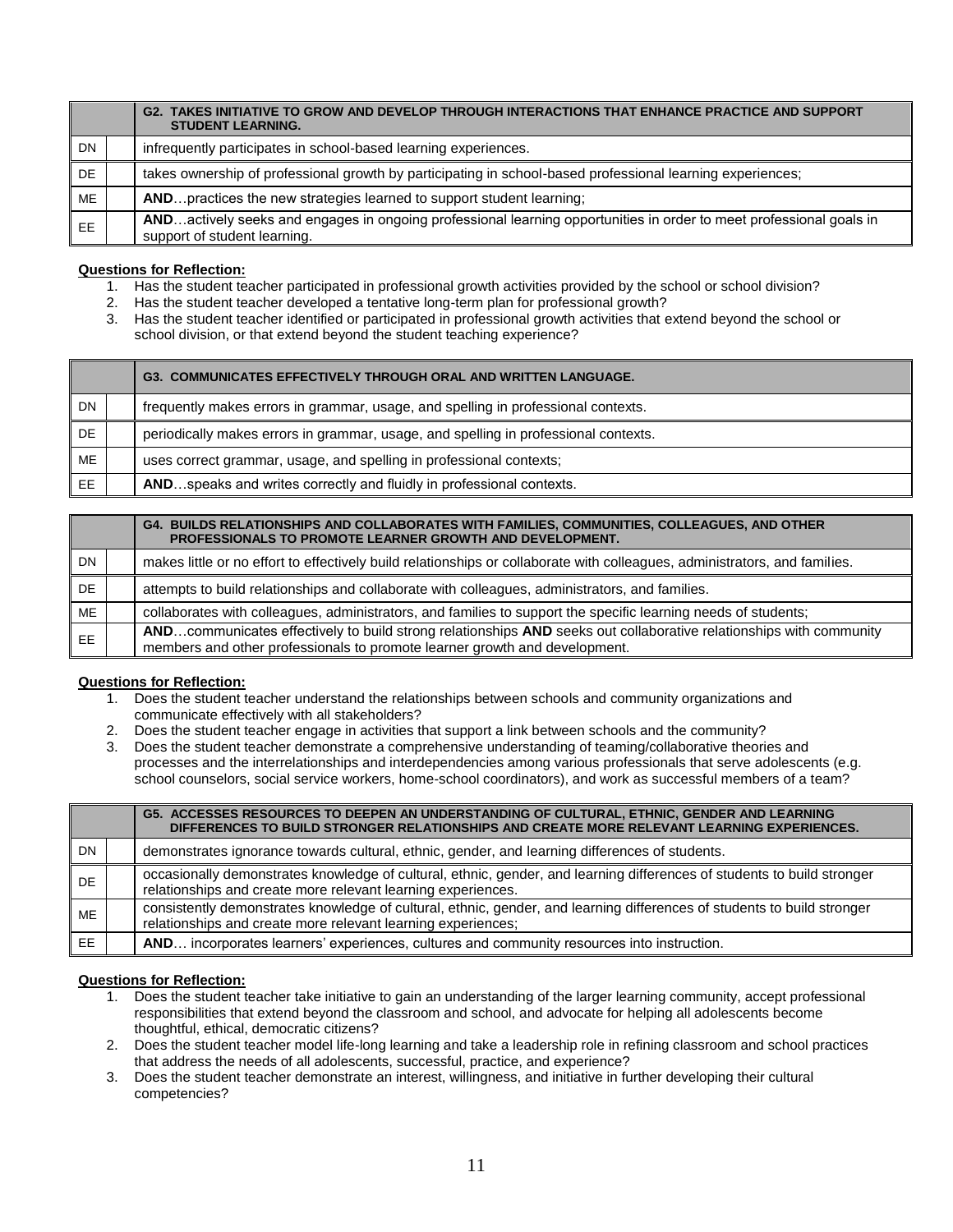## Addenda: NCSS Themes

| <b>NCSS Theme</b>                           | <b>Emerging</b>                                                                                                                                                                                                                                                          | <b>Adequate</b>                                                                                                                                                                                                                                                                    | <b>Exemplary</b>                                                                                                                                                                                                                                                                                         |
|---------------------------------------------|--------------------------------------------------------------------------------------------------------------------------------------------------------------------------------------------------------------------------------------------------------------------------|------------------------------------------------------------------------------------------------------------------------------------------------------------------------------------------------------------------------------------------------------------------------------------|----------------------------------------------------------------------------------------------------------------------------------------------------------------------------------------------------------------------------------------------------------------------------------------------------------|
|                                             | <b>Student teachers</b><br>demonstrate<br>minimal level of<br>social studies<br>content relevant to<br>this theme and VA<br><b>SOL</b> in conformance<br>with the<br>expectations of the<br>scoring anchors in<br>the teacher<br>reference guide<br>areas of assessment. | <b>Student teacher</b><br>demonstrates an<br>acceptable level of<br>social studies<br>content and skills<br>relevant to this<br>theme and VA SOL<br>in conformance with<br>the expectations of<br>the scoring anchors<br>of the teacher<br>reference guide<br>areas of assessment. | <b>Student teacher</b><br>demonstrates a high<br>level of content<br>knowledge,<br>understandings and<br>skills relevant to this<br><b>NCSS</b> theme and VA<br>SOL and in<br>conformance with<br>the expectation of<br>the scoring anchors<br>of the teacher<br>reference guide<br>areas of assessment. |
| I. Culture and Cultural<br><b>Diversity</b> |                                                                                                                                                                                                                                                                          |                                                                                                                                                                                                                                                                                    |                                                                                                                                                                                                                                                                                                          |
| II. Time, Continuity and                    |                                                                                                                                                                                                                                                                          |                                                                                                                                                                                                                                                                                    |                                                                                                                                                                                                                                                                                                          |
| Change                                      |                                                                                                                                                                                                                                                                          |                                                                                                                                                                                                                                                                                    |                                                                                                                                                                                                                                                                                                          |
| III. People, Place and                      |                                                                                                                                                                                                                                                                          |                                                                                                                                                                                                                                                                                    |                                                                                                                                                                                                                                                                                                          |
| <b>Environment</b>                          |                                                                                                                                                                                                                                                                          |                                                                                                                                                                                                                                                                                    |                                                                                                                                                                                                                                                                                                          |
| IV. Individual                              |                                                                                                                                                                                                                                                                          |                                                                                                                                                                                                                                                                                    |                                                                                                                                                                                                                                                                                                          |
| Development and                             |                                                                                                                                                                                                                                                                          |                                                                                                                                                                                                                                                                                    |                                                                                                                                                                                                                                                                                                          |
| <b>Identity</b>                             |                                                                                                                                                                                                                                                                          |                                                                                                                                                                                                                                                                                    |                                                                                                                                                                                                                                                                                                          |
| V. Individuals, Groups                      |                                                                                                                                                                                                                                                                          |                                                                                                                                                                                                                                                                                    |                                                                                                                                                                                                                                                                                                          |
| and Institutions                            |                                                                                                                                                                                                                                                                          |                                                                                                                                                                                                                                                                                    |                                                                                                                                                                                                                                                                                                          |
| VI. Power, Authority and                    |                                                                                                                                                                                                                                                                          |                                                                                                                                                                                                                                                                                    |                                                                                                                                                                                                                                                                                                          |
| Governance                                  |                                                                                                                                                                                                                                                                          |                                                                                                                                                                                                                                                                                    |                                                                                                                                                                                                                                                                                                          |
| VII. Production,                            |                                                                                                                                                                                                                                                                          |                                                                                                                                                                                                                                                                                    |                                                                                                                                                                                                                                                                                                          |
| Consumption and                             |                                                                                                                                                                                                                                                                          |                                                                                                                                                                                                                                                                                    |                                                                                                                                                                                                                                                                                                          |
| <b>Distribution</b>                         |                                                                                                                                                                                                                                                                          |                                                                                                                                                                                                                                                                                    |                                                                                                                                                                                                                                                                                                          |
| VIII. Science, Technology                   |                                                                                                                                                                                                                                                                          |                                                                                                                                                                                                                                                                                    |                                                                                                                                                                                                                                                                                                          |
| and Society                                 |                                                                                                                                                                                                                                                                          |                                                                                                                                                                                                                                                                                    |                                                                                                                                                                                                                                                                                                          |
| IX. Global Connections                      |                                                                                                                                                                                                                                                                          |                                                                                                                                                                                                                                                                                    |                                                                                                                                                                                                                                                                                                          |
| X. Civic Ideals and                         |                                                                                                                                                                                                                                                                          |                                                                                                                                                                                                                                                                                    |                                                                                                                                                                                                                                                                                                          |
| <b>Practices</b>                            |                                                                                                                                                                                                                                                                          |                                                                                                                                                                                                                                                                                    |                                                                                                                                                                                                                                                                                                          |

**NOTE: Student teachers will cover different themes in different lessons and placements. Only evaluate those themes directly observed. By completion of the JMU program, student teachers must achieve at least an exemplary level of performance in Themes II; III; VI; VII; IX and X and an adequate level of performance in Themes I; IV; V; VIII.**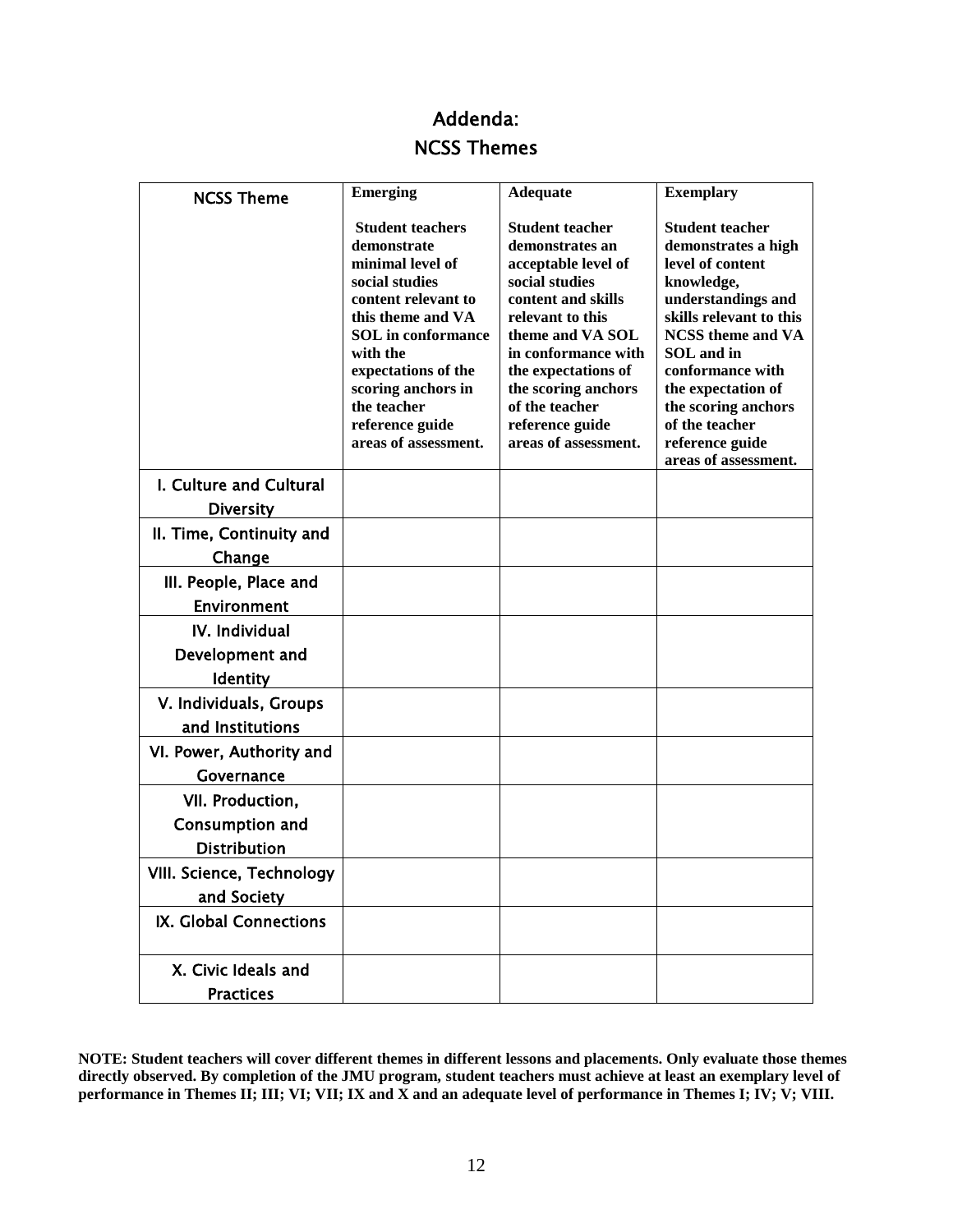### **The Ten Themes Explanation**

The ten themes that form the framework of the social studies standards are:



The study of culture prepares students to answer questions such as: What are the common characteristics of different cultures? How do belief systems, such as religion or political ideals, influence other parts of the culture? How does the culture change to accommodate different ideas and beliefs? What does language tell us about the culture? In schools, this theme typically appears in units and courses dealing with geography, history, sociology, and anthropology, as well as multicultural topics across the curriculum.

## Time, Continuity and Change

Human beings seek to understand their historical roots and to locate themselves in time. Knowing how to read and reconstruct the past allows one to develop a historical perspective and to answer questions such as: Who am I? What happened in the past? How am I connected to those in the past? How has the world changed and how might it change in the future? Why does our personal sense of relatedness to the past change? This theme typically appears in courses in history and others that draw upon historical knowledge and habits.

#### **People, Places and Environments** Ш

The study of people, places, and human-environment interactions assists students as they create their spatial views and geographic perspectives of the world beyond their personal locations. Students need the knowledge, skills, and understanding to answer questions such as: Where are things located? Why are they located where they are? What do we mean by "region"? How do landforms change? What implications do these changes have for people? In schools, this theme typically appears in units and courses dealing with area studies and geography.

#### **IV** Individual Development and Identity |

Personal identity is shaped by one's culture, by groups, and by institutional influences. Students should consider such questions as: How do people learn? Why do people behave as they do? What influences how people learn, perceive, and grow? How do people meet their basic needs in a variety of contexts? How do individuals develop from youth to adulthood? In schools, this theme typically appears in units and courses dealing with psychology and anthropology.

### Individuals, Groups and Institutions

Institutions such as schools, churches, families, government agencies, and the courts play an integral role in people's lives. It is important that students learn how institutions are formed, what controls and influences them, how they influence individuals and culture, and how they are maintained or changed. Students may address questions such as: What is the role of institutions in this and other societies? How am I influenced by institutions? How do institutions change? What is my role in institutional change? In schools this theme typically appears in units and courses dealing with sociology, anthropology, psychology, political science, and history.

## **VD** Power, Authority and Governance

Understanding the historical development of structures of power, authority, and governance and their evolving functions in contemporary U.S. society and other parts of the world is essential for developing civic competence. In exploring this theme, students confront questions such as: What is power? What forms does it take? Who holds it? How is it gained, used, and justified? What is legitimate authority? How are governments created, structured, maintained, and changed? How can